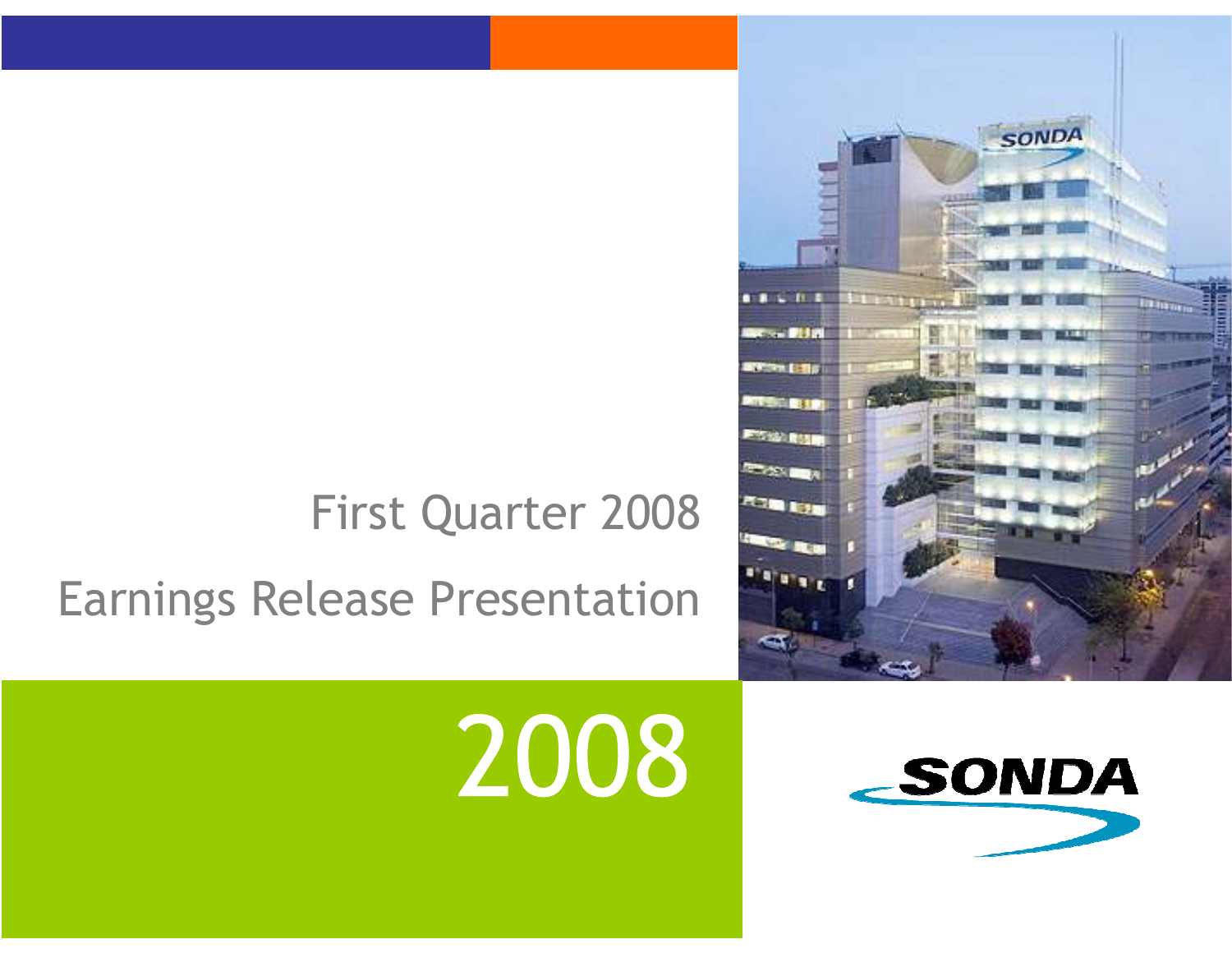### 1Q08 Highlights



> Consolidated revenues of US\$173.9 million, Operating Income of US\$18.8<br>million, EBITDA of US\$ 30.3 million and Not Income of US\$13.4 million million, EBITDA of US\$ 30.2 million and Net Income of US\$13.4 million

 $\triangleright$  Revenue growth of 43.3% with regard to 1Q07: driven mainly by<br>increases in both Brazil and OPLA enerations. Chile rises by US\$3.8 million and Movise b increases in both Brazil and OPLA operations. Chile rises by US\$3.8 million and Mexico by US\$1.3 million

▶ 2007 figures expressed to Mar'08 are adjusted in a 33.2% due to the high CPI and downward in the exchange rates, which creates a distortion in growth rates. high CPI and downward in the exchange rates, which creates a distortion in growth rates. Revenues grow in a 90.8% when compared to historic value

► EBITDA, Operating Income: Growth of 27% and 29% each, margins reaching 10.8% and 17.4% respectively. 10.8% and 17.4%, respectively

Pegional distribution of revenues: Chile reaches 49%, versus 37% of Brazil, 9% of OPLA and 3% of Mexico. Regional distribution of EBITDA: Chile represents 79%, Brazil 12%, OPLA 6% and Mexico 3%

 $\triangleright$  New businesses and prospects: New contracts closed in 1Q08 total US\$154.5 million (68% related to IT Services), which represents a rise of 140.7% regarding 1007 million (68% related to IT Services), which represents a rise of 140.7% regarding 1Q07. Business prospects over US\$829 million

> Progress in investment plan. CAPEX in 2008 at US\$21.8 million, of which lists 11.2 million are related to the acquisition of Bod Colombia US\$11.2 million are related to the acquisition of Red Colombia

> Agreement signed with AFT. Accounting effects fully incorporated In 2007 financial statements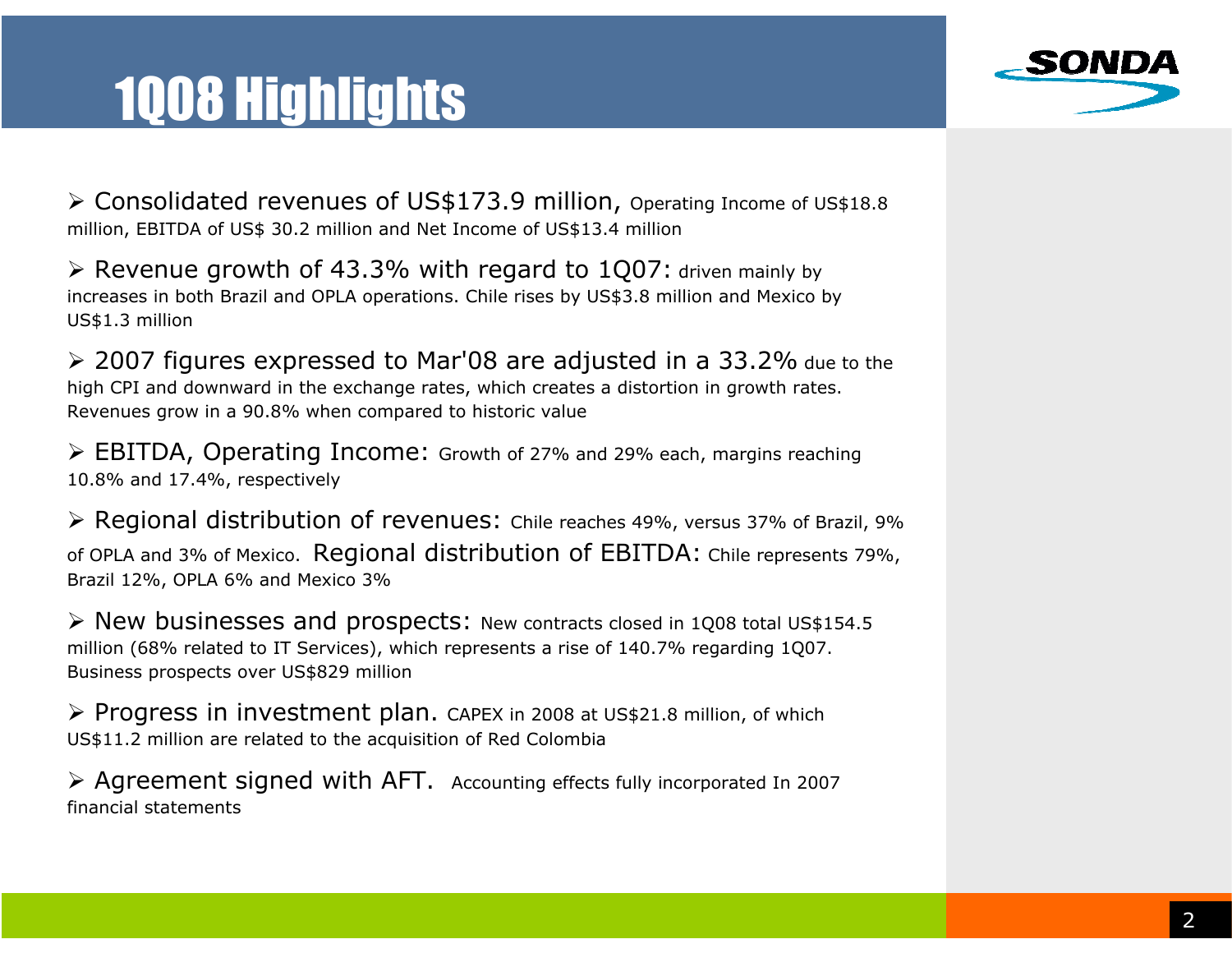#### 1Q08 Financial Summary



| (US\$ Thousands)        | 2008       | 2007(H)   | Var%<br>08/07H | 2007(C)   | Var%<br>08/07C |
|-------------------------|------------|-----------|----------------|-----------|----------------|
| <b>Revenues</b>         | 173,926    | 91,156    | 90.8%          | 121,390   | 43.3%          |
| Platforms               | 37,993     | 28,960    | 31.2%          | 38,566    | $-1.5%$        |
| <b>IT Services</b>      | 115,287    | 56,569    | 103.8%         | 75,331    | 53.0%          |
| Applications            | 20,647     | 5,626     | 267.0%         | 7,493     | 175.6%         |
| <b>Cost of Sales</b>    | $-137,030$ | $-71,076$ | 92.8%          | $-94,651$ | 44.8%          |
| <b>S&amp;A Expenses</b> | $-18,085$  | $-8,926$  | 102.6%         | $-11,886$ | 52.1%          |
| <b>Operating Income</b> | 18,811     | 11,153    | 68.7%          | 14,853    | 26.7%          |
| <b>Operating Margin</b> | 10.8%      | 12.2%     |                | 12.2%     |                |
| <b>EBITDA</b>           | 30,242     | 17,545    | 72.4%          | 23,365    | 29.4%          |
| <b>EBITDA Margin</b>    | 17.4%      | 19.2%     |                | 19.2%     |                |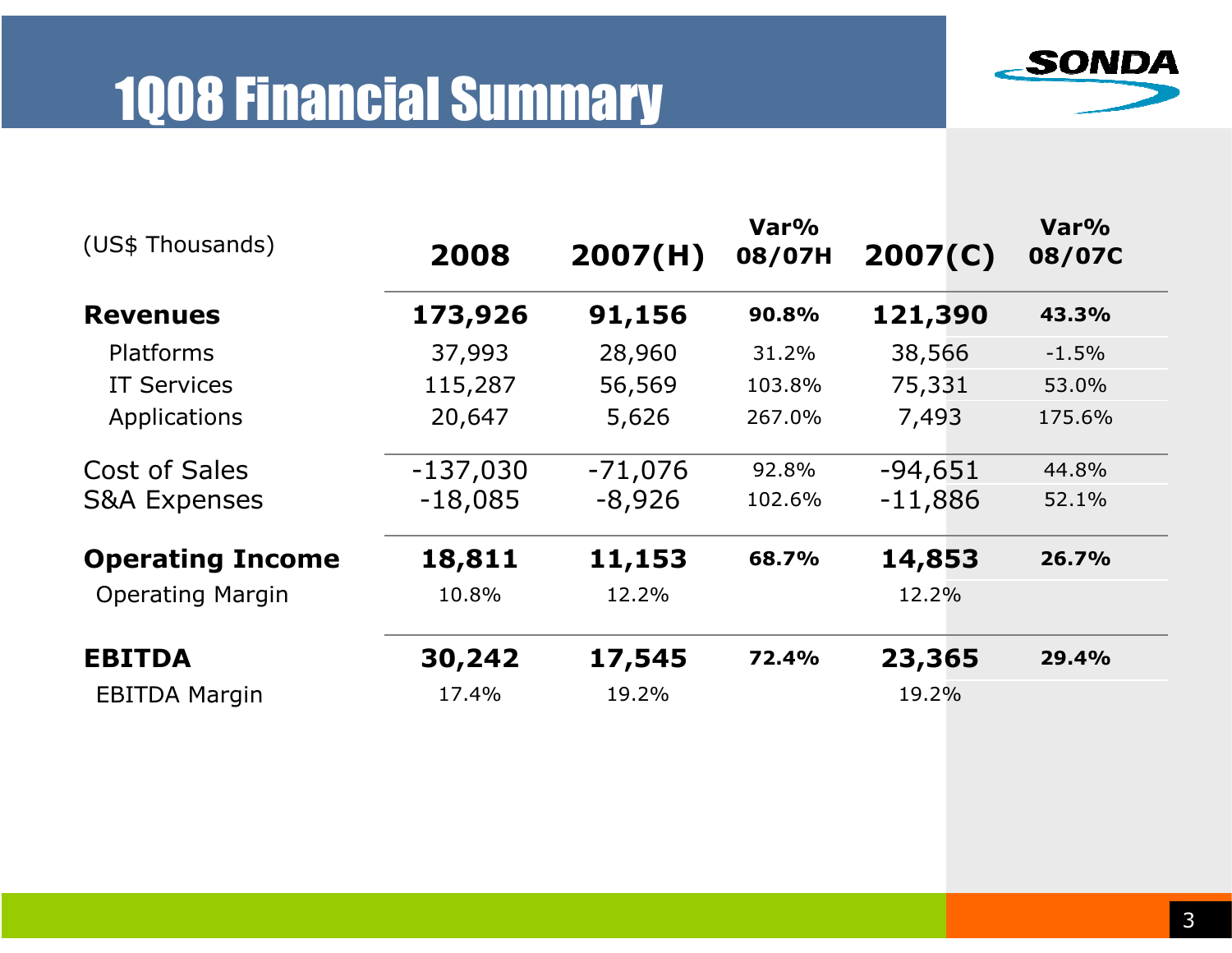





US\$ millions

(\*) Values as reported in 2007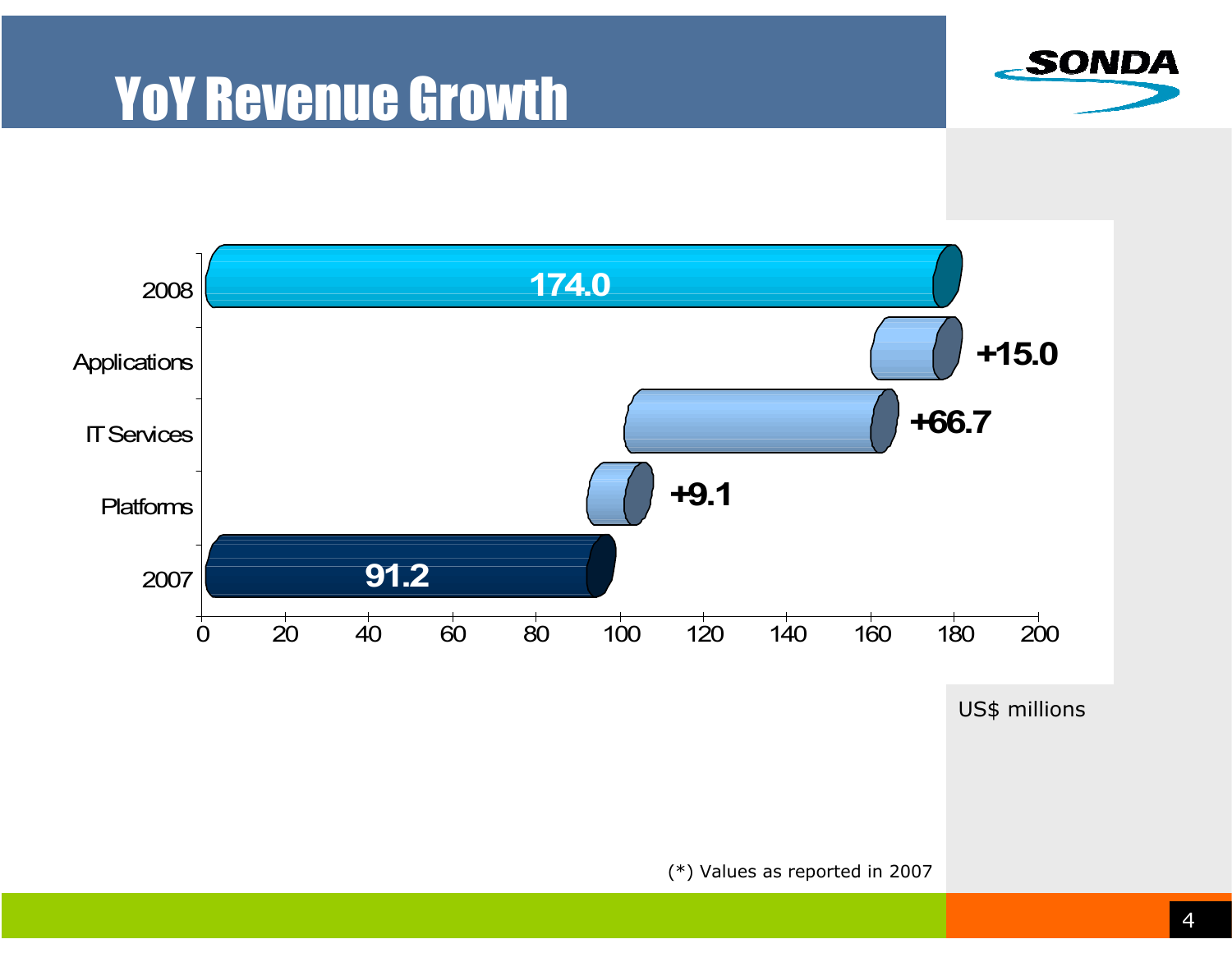#### YoY Revenue Growth



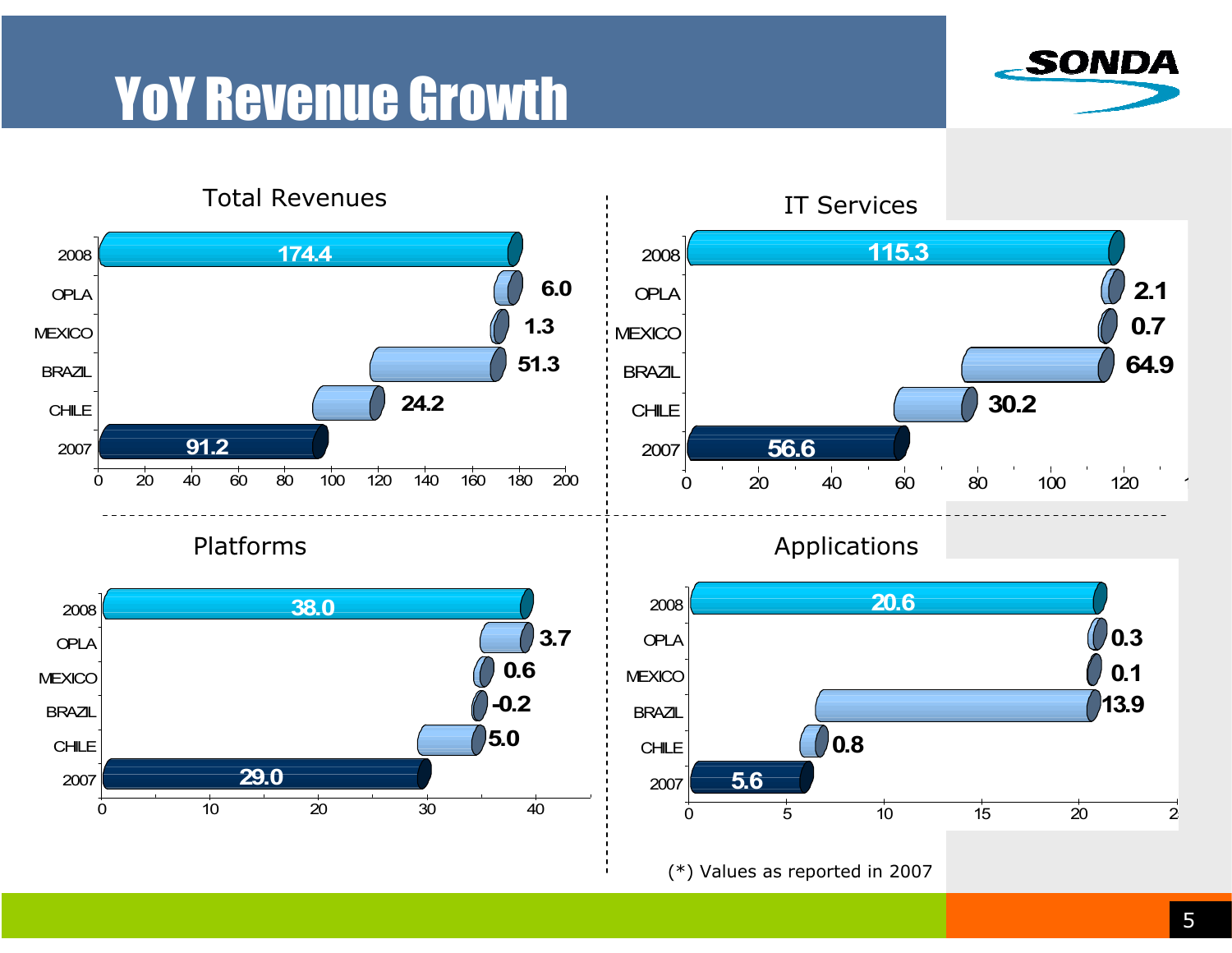#### Revenue Growth by Region





| (US\$ Thousands) | 2008    | 2007(H) | Var %  | 2007(C) | Var %   |
|------------------|---------|---------|--------|---------|---------|
| <b>BRAZIL</b>    | 64,859  | 13,602  | 376.8% | 18,113  | 258.1%  |
| <b>MEXICO</b>    | 7,608   | 6,300   | 20.8%  | 8,390   | $-9.3%$ |
| <b>OPLA</b>      | 15,529  | 9,566   | 62.3%  | 12,739  | 21.9%   |
| <b>CHILE</b>     | 85,930  | 61,688  | 39.3%  | 82,148  | $4.6\%$ |
| <b>REVENUES</b>  | 173,926 | 91,156  | 90.8%  | 121,390 | 43.3%   |
|                  |         |         |        |         |         |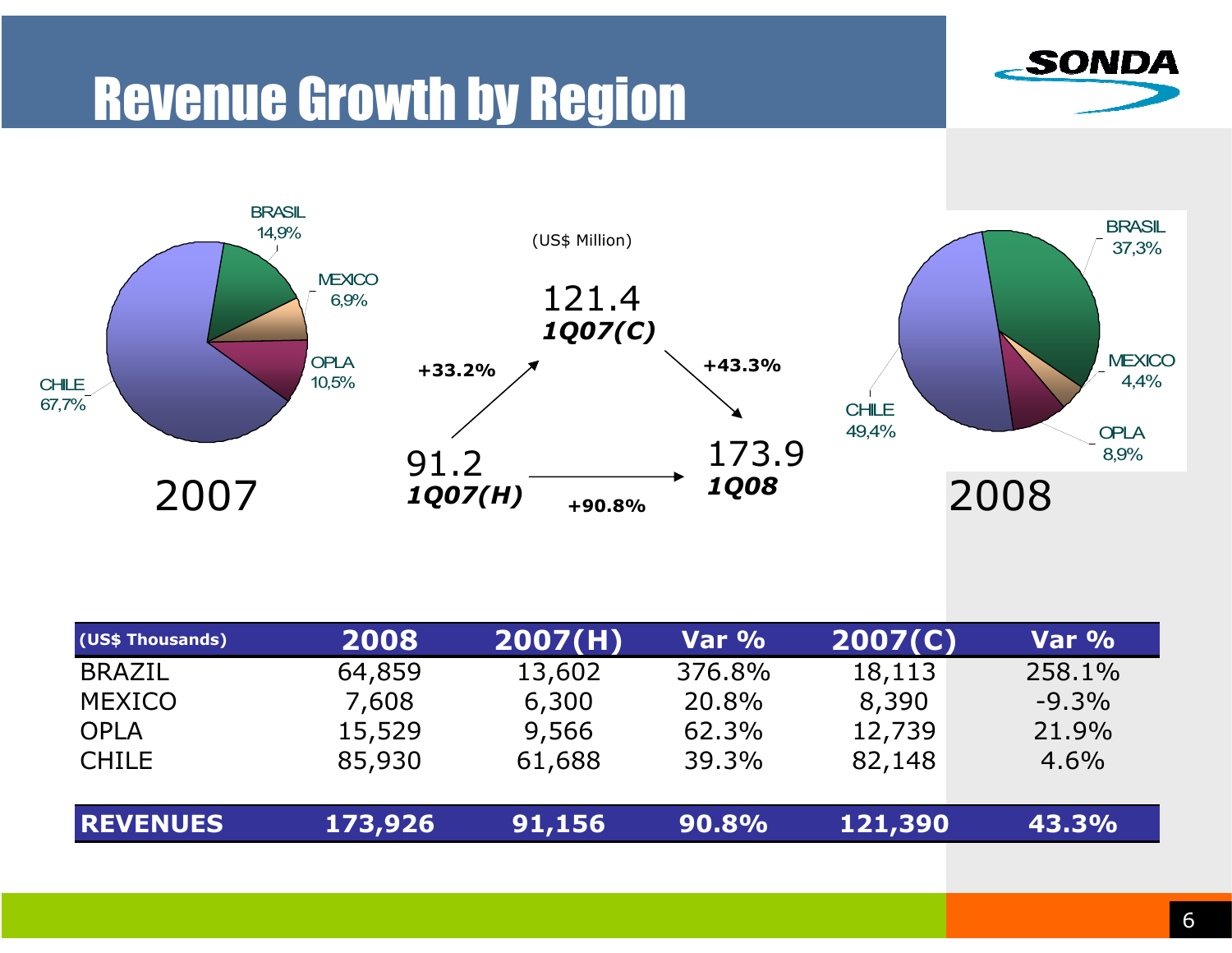#### EBITDA Growth by Region





| (US\$ Thousands) | 2008   | 2007(H) | Var %  | 2007(C) | Var %  |
|------------------|--------|---------|--------|---------|--------|
| <b>BRAZIL</b>    | 3,650  | 1,188   | 207.2% | 1,582   | 130.7% |
| <b>MEXICO</b>    | 861    | 571     | 50.7%  | 761     | 13.2%  |
| <b>OPLA</b>      | 1,774  | 1,257   | 41.1%  | 1,674   | 5.9%   |
| <b>CHILE</b>     | 23,957 | 14,529  | 64.9%  | 19,347  | 23.8%  |
|                  |        |         |        |         |        |
| <b>EBITDA</b>    | 30,242 | 17,545  | 72.4%  | 23,365  | 29.4%  |
|                  |        |         |        |         |        |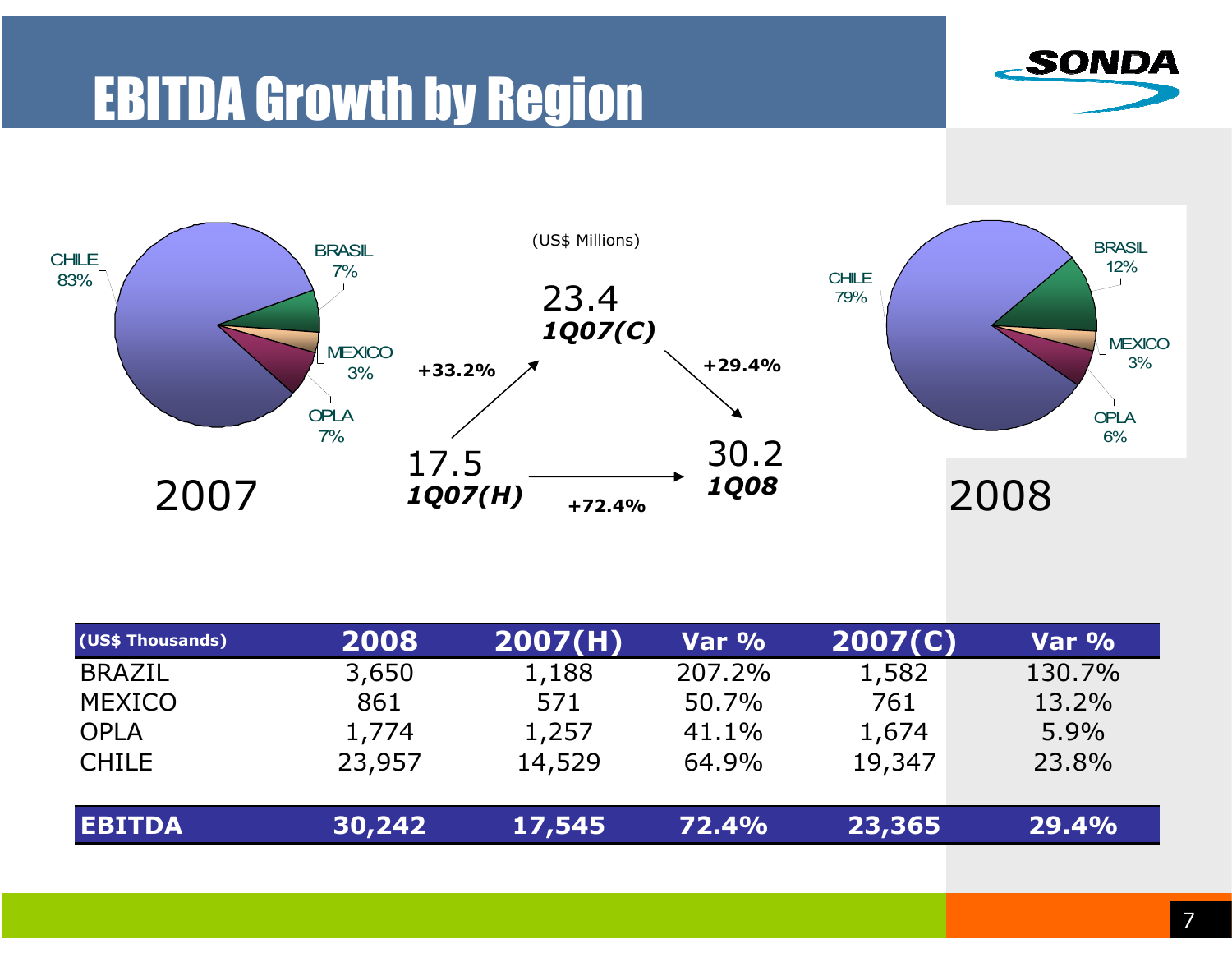#### New Contracts





 New contracts signed for US\$154.5 million during 2008, with 68.1% coming from IT Services (60.0% in 2007), 9.3% from Applications (2.5% in 2007), 22.6% from Platforms (37.5% in 2007)

 $\triangleright$  Brazil leads the amount of new contracts signed during 1Q08, and accumulates 54% of total

 New contracts signed during March-08 amount to US\$58.1 million and include those signed with: IBM (BR), Formitex (BR), Oxiquim (CL), Banamex (MX) y Grupo RA (BR). 66.1% of new contracts closed last March are related to IT Services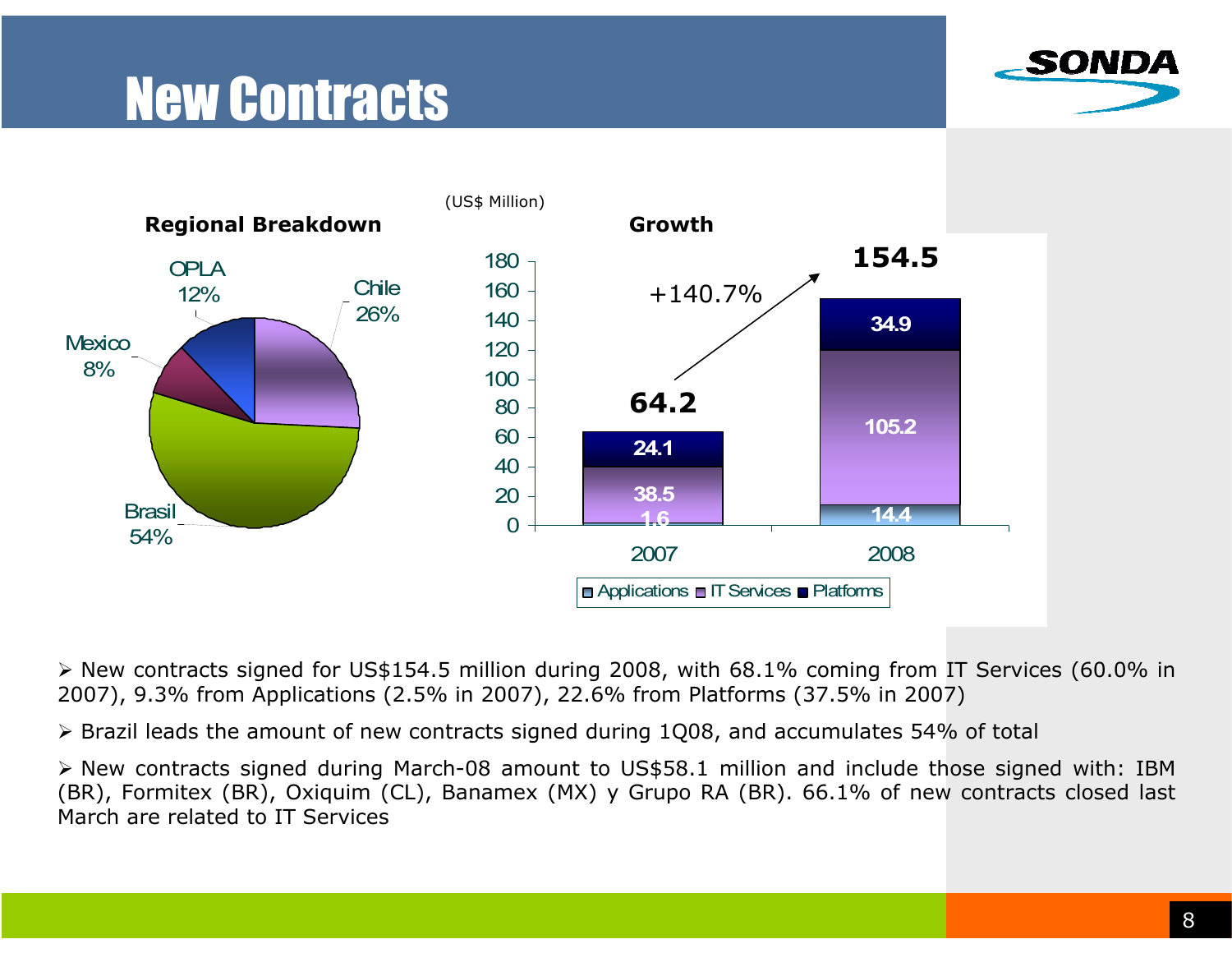#### Balance Sheet Summary



#### (US\$ millions)SONDA S.A.CONSOLIDATED BALANCE SHEET

|                                         | $mar-08$ | $mar-07$ | Var%     |
|-----------------------------------------|----------|----------|----------|
| <b>Assets</b>                           | 744.727  | 779.272  | $-4,4%$  |
| Cash and equivalent                     | 107.417  | 184.699  | $-41,8%$ |
| Accounts receivables                    | 190.584  | 123.501  | 54,3%    |
| Inventories                             | 21.755   | 19.325   | 12,6%    |
| Other current assets                    | 50.641   | 156.848  | $-67,7%$ |
| <b>Current assets</b>                   | 370.397  | 484.372  | $-23,5%$ |
| <b>Fixed assets</b>                     | 127.223  | 131.801  | $-3,5%$  |
| <b>Investments in related companies</b> | 5.101    | 15.661   | $-67,4%$ |
| <b>Other assets</b>                     | 242.006  | 147.438  | 64,1%    |
| <b>Liabilities</b>                      | 212.050  | 226.792  | $-6,5%$  |
| Short term financial debt               | 37.951   | 41.855   | $-9,3%$  |
| Other current liabilities               | 105.477  | 97.388   | 8,3%     |
| <b>Current liabilities</b>              | 143.429  | 139.243  | 3,0%     |
| Long term financial debt                | 41.452   | 71.453   | $-42,0%$ |
| <b>Other long term liabilities</b>      | 18.615   | 9.436    | 97,3%    |
| <b>Minority interest</b>                | 8.554    | 6.660    | 28,4%    |
| <b>Shareholders' Equity</b>             | 532.677  | 552.479  | $-3,6%$  |

#### **Highlights**

> Total cash and<br>caujualent of USS equivalent of US\$ 107 million.

 $\triangleright$  US\$34 million decrease in total financial debt.

≻ Negative net debt of<br>USS 28 million US\$ 28 million

> Total shareholder's<br>equity of LISS 522.7 equity of US\$ 532.7 million.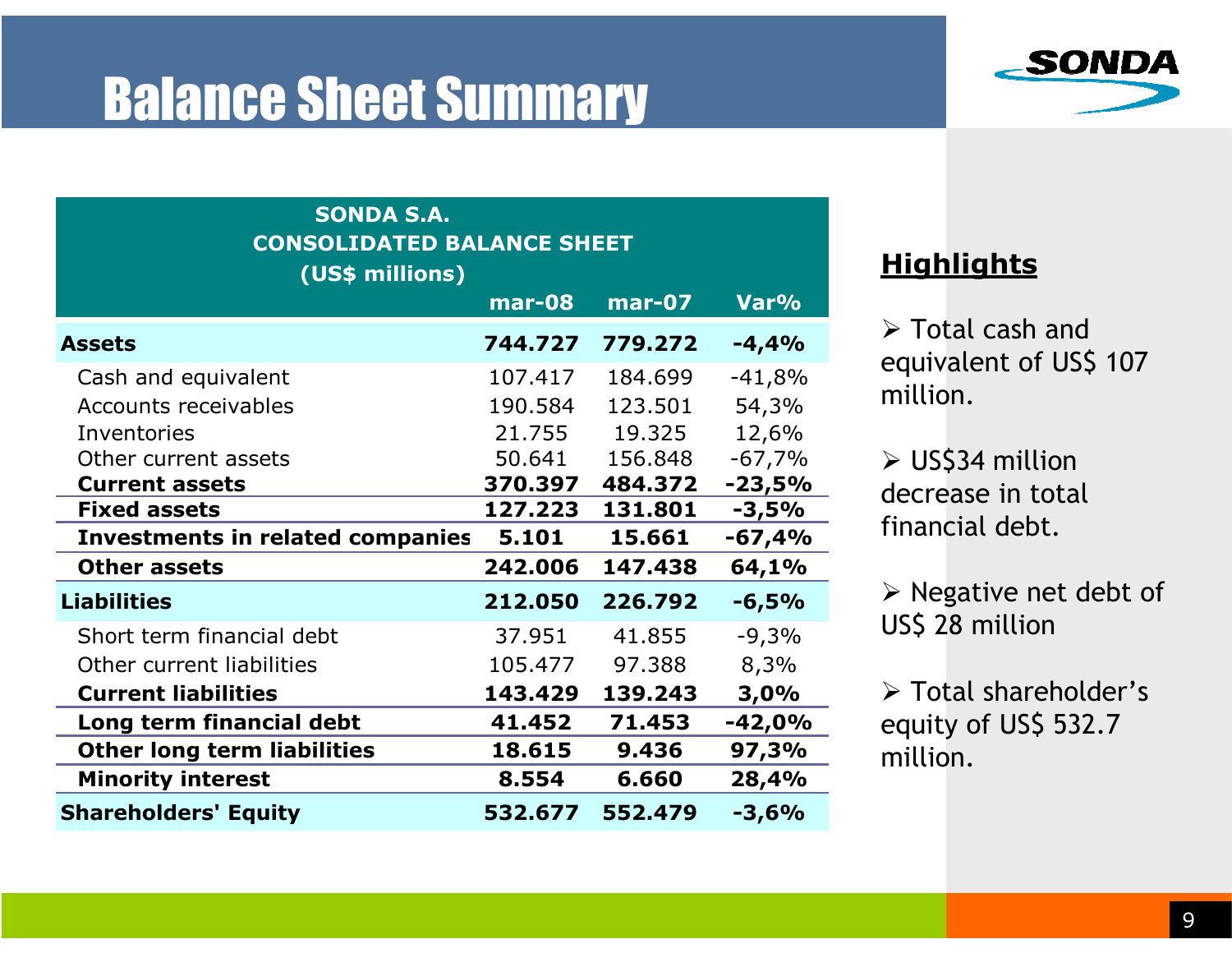#### 2008 Outlook



 $\triangleright$  New agreement signed with AFT

> Acquisition of Red Colombia in line with regional strategy. regional strategy

> Integration of Procwork to continue<br>delivering synergy gains delivering synergy gains

Increased amount of new contracts supports<br>a solid revenue hase for the following vears a solid revenue base for the following years

> IT Industry in Latin America growing a<br>12.8% in 2008 according to IDC 12.8% in 2008 according to IDC